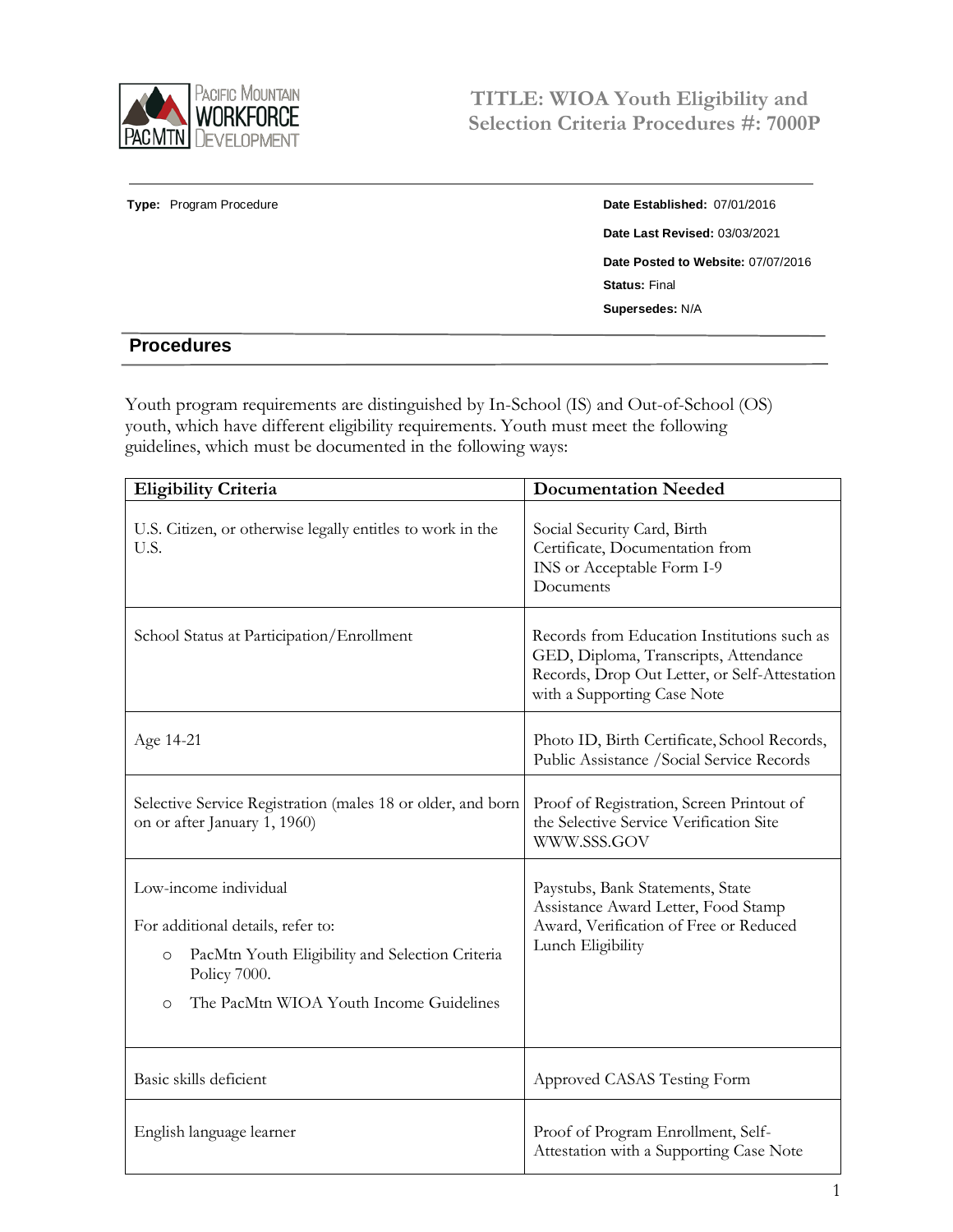| An offender                                                                                                                                                                                | Background Check, Letter from<br>Probation/Parole Officer or<br>Documented Phone Call with Court or<br>Probation Representative,<br>Documentation from Juvenile or Adult<br>Criminal Justice System, Self- Attestation<br>with a Supporting Case Note |
|--------------------------------------------------------------------------------------------------------------------------------------------------------------------------------------------|-------------------------------------------------------------------------------------------------------------------------------------------------------------------------------------------------------------------------------------------------------|
| A homeless individual or a runaway                                                                                                                                                         | Letter from a Case Manager, Written<br>Statement from Individual Providing<br>Residence, Proof of Social Security Benefits,<br>Written Confirmation from Shelter or Social<br>Service Agency, Self-Attestation with a<br><b>Supporting Case Note</b>  |
| Pregnant or parenting                                                                                                                                                                      | Medical Documentation, Birth<br>Certificate for Child, Self-Attestation<br>with Supporting Confidential Case<br>Note                                                                                                                                  |
| Foster Care Youth                                                                                                                                                                          | Written Confirmation from Shelter,<br>Foster Parent or Social Service<br>Agency                                                                                                                                                                       |
| A youth who is an individual with a disability                                                                                                                                             | Medical or School Documentation, Copy<br>of IEP or Verification of 504 Plan, Self-<br>Attestation with Supporting Confidential<br><b>Case Note</b>                                                                                                    |
| An individual who requires additional assistance to<br>complete an educational program, or to secure or hold<br>employment                                                                 | See Policy 7030, and Procedure<br>7030P regarding Additional<br>Assistance                                                                                                                                                                            |
| Out-of-School Only:<br>A youth who is within the age of compulsory school<br>attendance, but has not attended school for at least the<br>most recent complete school year calendar quarter | School Records, Letter from High<br>School Counselor, Self-Attestation<br>with Supporting Case Note                                                                                                                                                   |

Self-Attestations will not be accepted as documentation for eligibility without PacMtn approval. Contractors may submit an exception waiver for participants not able to provide other documentation.

Self-Attestations will not be accepted for the following:

- Validating Age/Date of Birth
- Validating Selective Service
- Validating Low Income
- Validating Basic Skills Deficient
- Validating Foster Care Youth